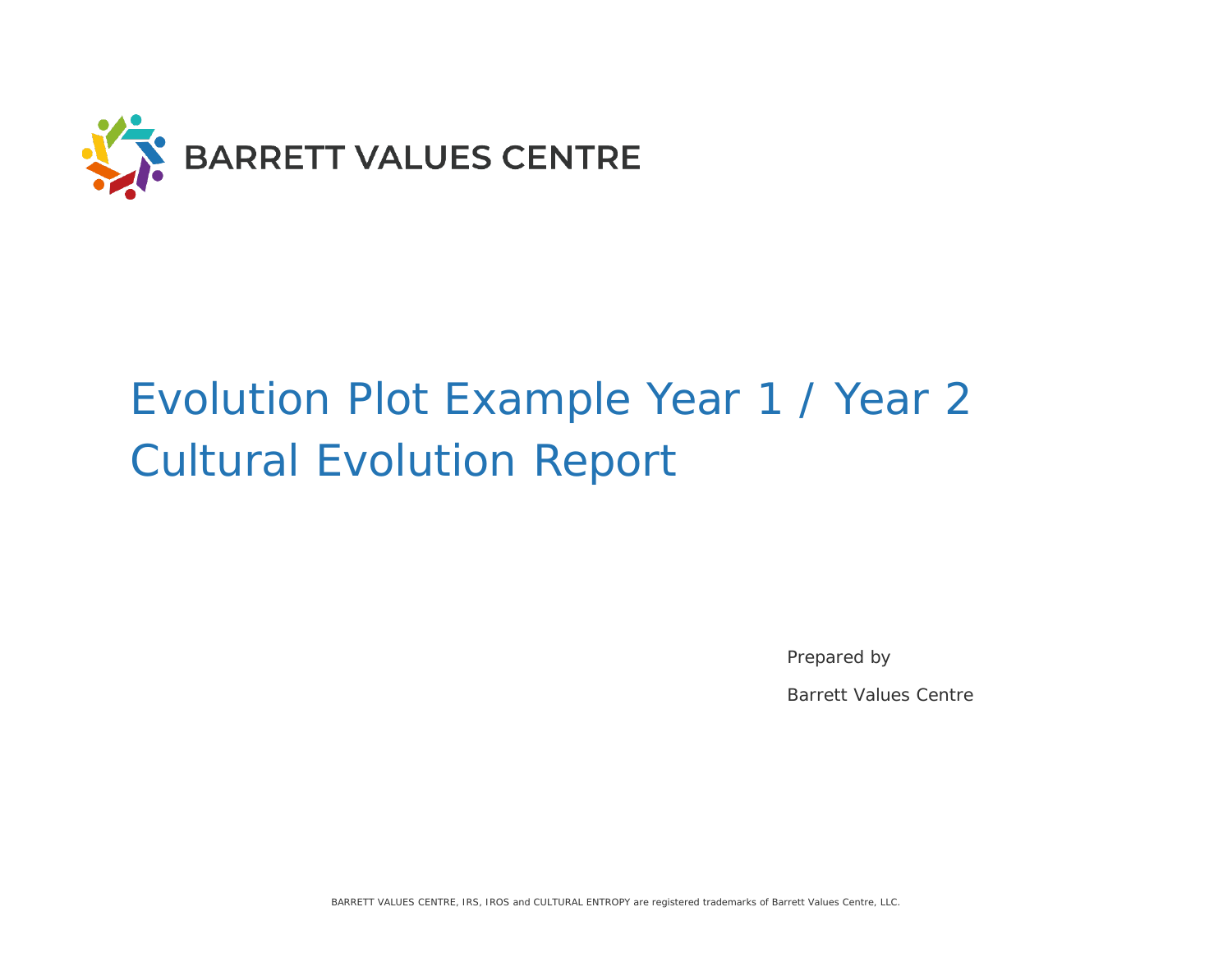

## Summary: Evolution Plots Example Year 1 / Year 2

#### **CURRENT CULTURE VALUES**



*The distribution of top Current Culture values in each time period shows the primary areas of focus which shape the organisational culture.*

#### 4% 4% 10% 10% 13% 20% 13% 12% 7% 3% 15% 21% 8% 5%

Level 1 Level 2 Level 3 Level 4 Level 5 Level 6 Level 7

#### Year 1 Year 2

*This graph shows the percentages of Current Culture votes by level for each time period.*

#### **CULTURAL ENTROPY SCORE**



*The percentage of potentially limiting values in the Current Culture.*

- F. Healthy
- Needs monitoring
- Requiring attention
- Crisis situation

#### **VALUES MATCHES**





#### **Personal/Current Culture Matches Current/Desired Culture Matches**

*The degree of personal connection people feel with the organisation*

- r. Strong feeling of connection
- Some feeling of connection П
- Little to no feeling of connection  $\mathbb{R}^2$

*The level of confidence participants have in the organisational direction*

- Strong healthy culture
- $\blacksquare$  On the right track
- Changes in direction requested
- Significant changes requested

#### Cultural Evolution Report

#### **POSITIVE VALUES DISTRIBUTION**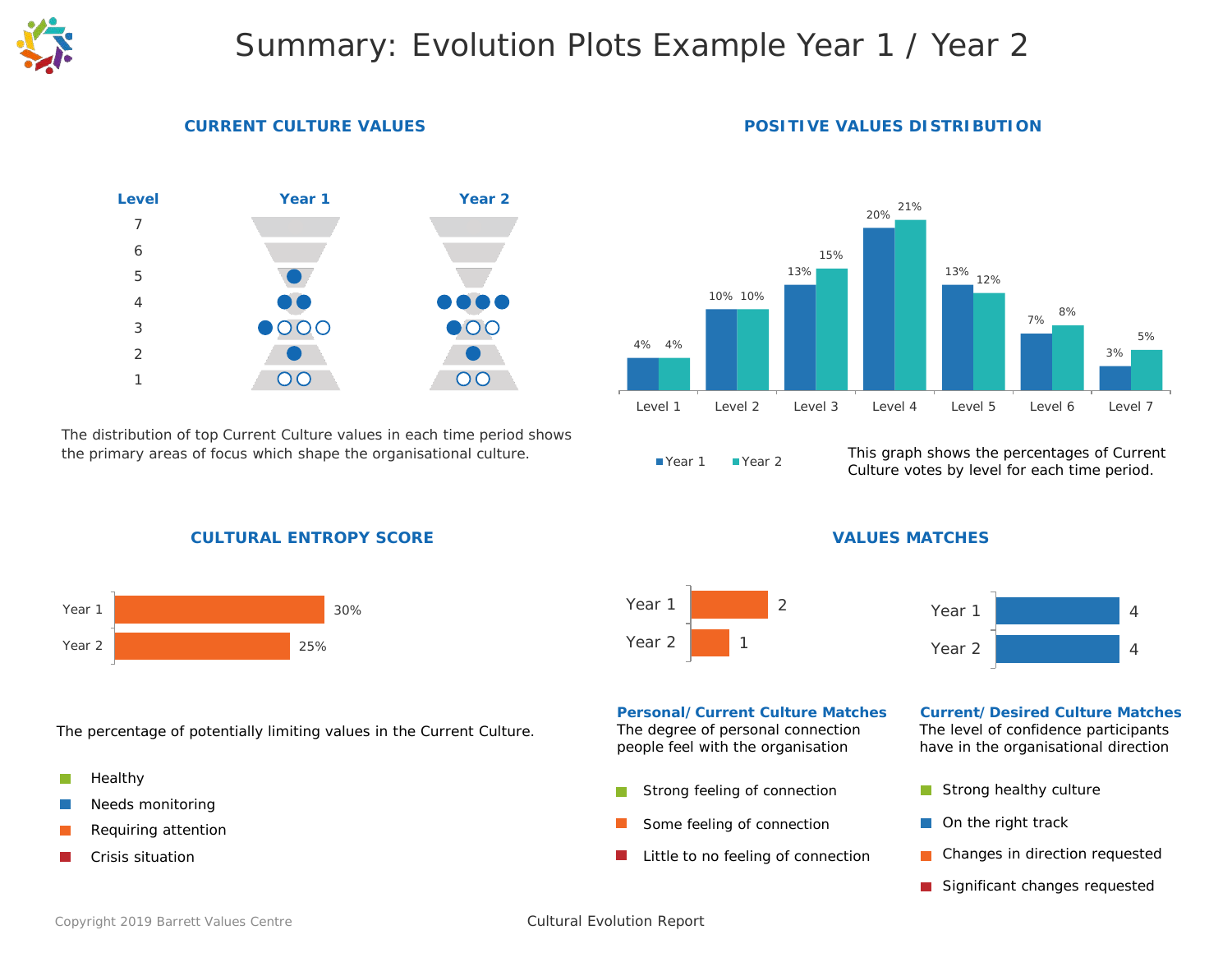

## Overview of Similarities and Shifts

*This diagram shows the similarities and shifts that have occurred in the top values across the two time periods.*



#### **Desired in Year 1, Satisfied in Year 2: 1**

Values Matches Current and Desired Year 1: **4**

**Values Matches Current and Desired Year 2: 4**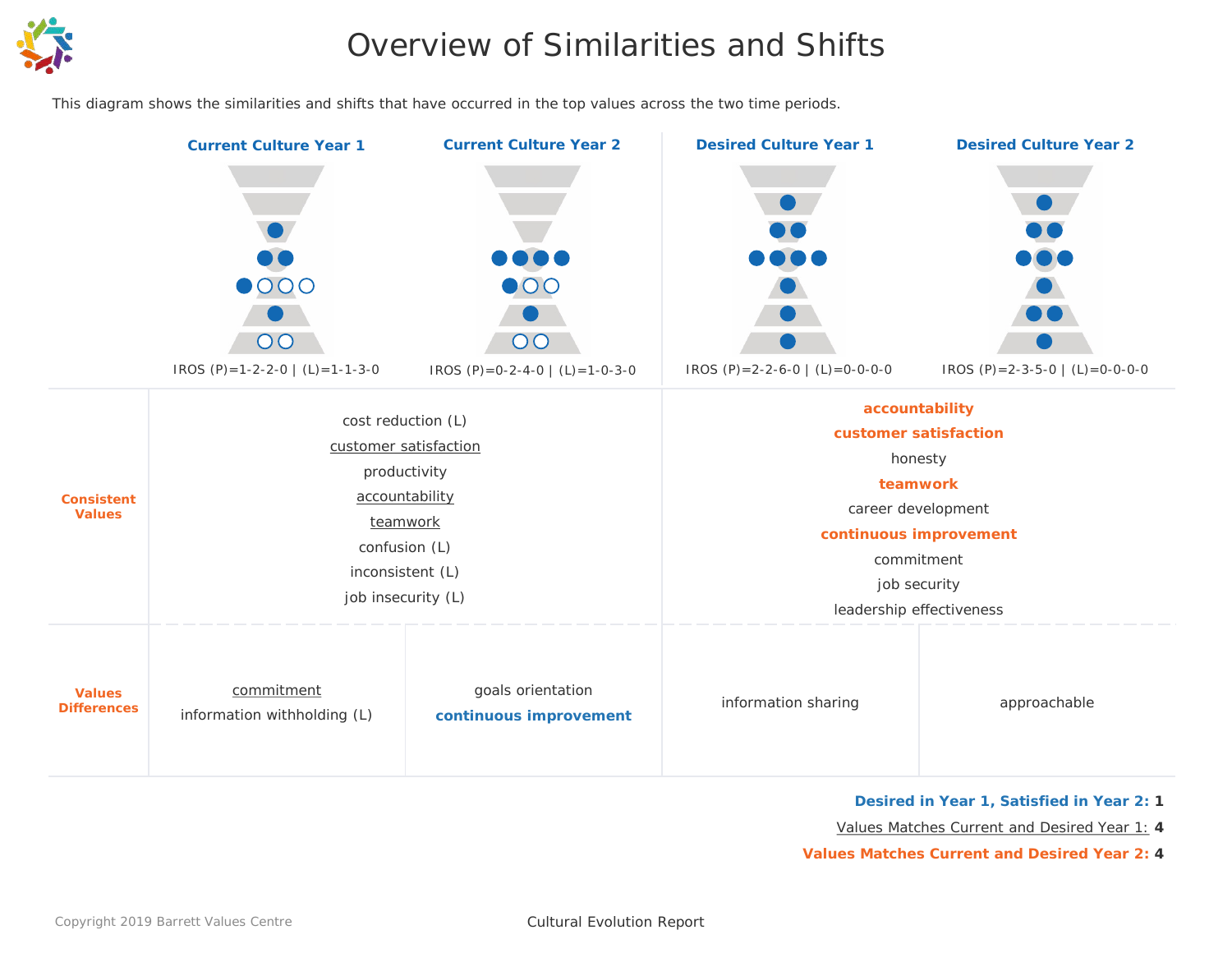

## Top 20 Values Movement

| Year 1 Current Culture (10006 participants) |                             |                |              | Year 2 Current Culture (11642 participants) |                      |                             |                |              |
|---------------------------------------------|-----------------------------|----------------|--------------|---------------------------------------------|----------------------|-----------------------------|----------------|--------------|
|                                             | <b>Value</b>                | Level          | <b>Votes</b> |                                             | <b>Shifts</b>        | <b>Value</b>                | <b>Level</b>   | <b>Votes</b> |
| $\mathbf{1}$                                | cost reduction (L)          | $\mathbf{1}$   | 32%          | $\mathbf{1}$                                | $\blacktriangle$     | customer satisfaction       | $\overline{2}$ | 32%          |
| $\overline{a}$                              | customer satisfaction       | 2              | 28%          | $\overline{2}$                              | $\blacktriangledown$ | cost reduction (L)          | 1              | 28%          |
| 3                                           | productivity                | 3              | 27%          | 3                                           | $\blacktriangle$     | teamwork                    | $\overline{4}$ | 27%          |
| 4                                           | accountability              | $\overline{4}$ | 27%          | $\overline{4}$                              | $\blacktriangledown$ | productivity                | 3              | 26%          |
| 5                                           | teamwork                    | $\overline{4}$ | 27%          | 5                                           | $\blacktriangle$     | confusion (L)               | 3              | 26%          |
| 6                                           | confusion (L)               | 3              | 25%          | 6                                           | $\blacktriangledown$ | accountability              | $\overline{4}$ | 25%          |
| $\overline{7}$                              | inconsistent (L)            | 3              | 25%          | $7^{\circ}$                                 | $\blacktriangle$     | goals orientation           | $\overline{4}$ | 24%          |
| 8                                           | job insecurity (L)          | $\mathbf{1}$   | 23%          | 8                                           | $\blacktriangledown$ | inconsistent (L)            | 3              | 23%          |
| 9                                           | commitment                  | 5              | 20%          | 9                                           | $\blacktriangledown$ | job insecurity (L)          | 1              | 21%          |
| 10                                          | information withholding (L) | 3              | 19%          | 10                                          | $\blacktriangle$     | continuous improvement      | $\overline{4}$ | 21%          |
| 11                                          | honesty                     | 5              | 18%          | 11                                          | $\blacktriangledown$ | commitment                  | 5              | 19%          |
| 12                                          | continuous improvement      | $\overline{4}$ | 18%          | 12                                          | $\blacktriangledown$ | information withholding (L) | 3              | 18%          |
| 13                                          | quality                     | 3              | 17%          | 13                                          | $\blacktriangle$     | ethics                      | $\overline{7}$ | 18%          |
| 14                                          | indecisive (L)              | 3              | 17%          | 14                                          | $\blacktriangle$     | black empowerment           | $\overline{4}$ | 17%          |
| 15                                          | goals orientation           | $\overline{4}$ | 17%          | 15                                          | $\blacktriangle$     | brand image                 | 3              | 16%          |
| 16                                          | arrogance (L)               | 3              | 16%          | 16                                          | $\blacktriangledown$ | honesty                     | 5              | 16%          |
| 17                                          | over-control (L)            | $\mathbf{1}$   | 16%          | 17                                          | $\blacktriangle$     | cost effectiveness          | 3              | 16%          |
| 18                                          | blame (L)                   | $\overline{2}$ | 16%          | 18                                          | $\blacktriangledown$ | quality                     | 3              | 16%          |
| 19                                          | black empowerment           | $\overline{4}$ | 16%          | 19                                          | $\blacktriangledown$ | indecisive (L)              | 3              | 15%          |
| 20                                          | achievement                 | 3              | 16%          | 20                                          | $\blacktriangle$     | information sharing         | 4              | 15%          |

*Values not among the top 20 values of Year 2 New values appearing in Year 2*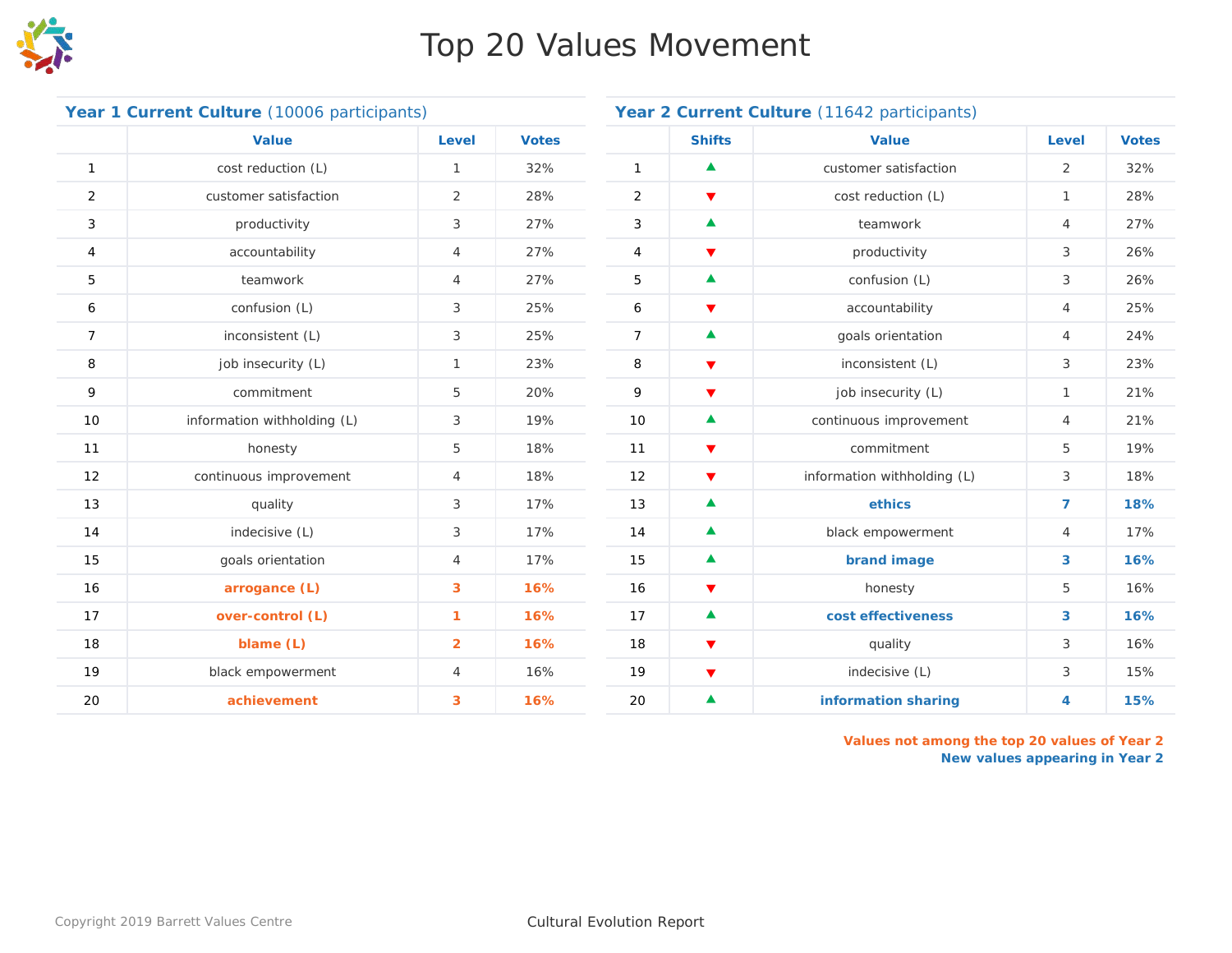

## Current Culture Evolution - Positive Values

*This graph shows the percentages of Current Culture votes by level for each time period. Note shifts and similarities between the two time periods.*



■ Current Culture Year 1 ■ Current Culture Year 2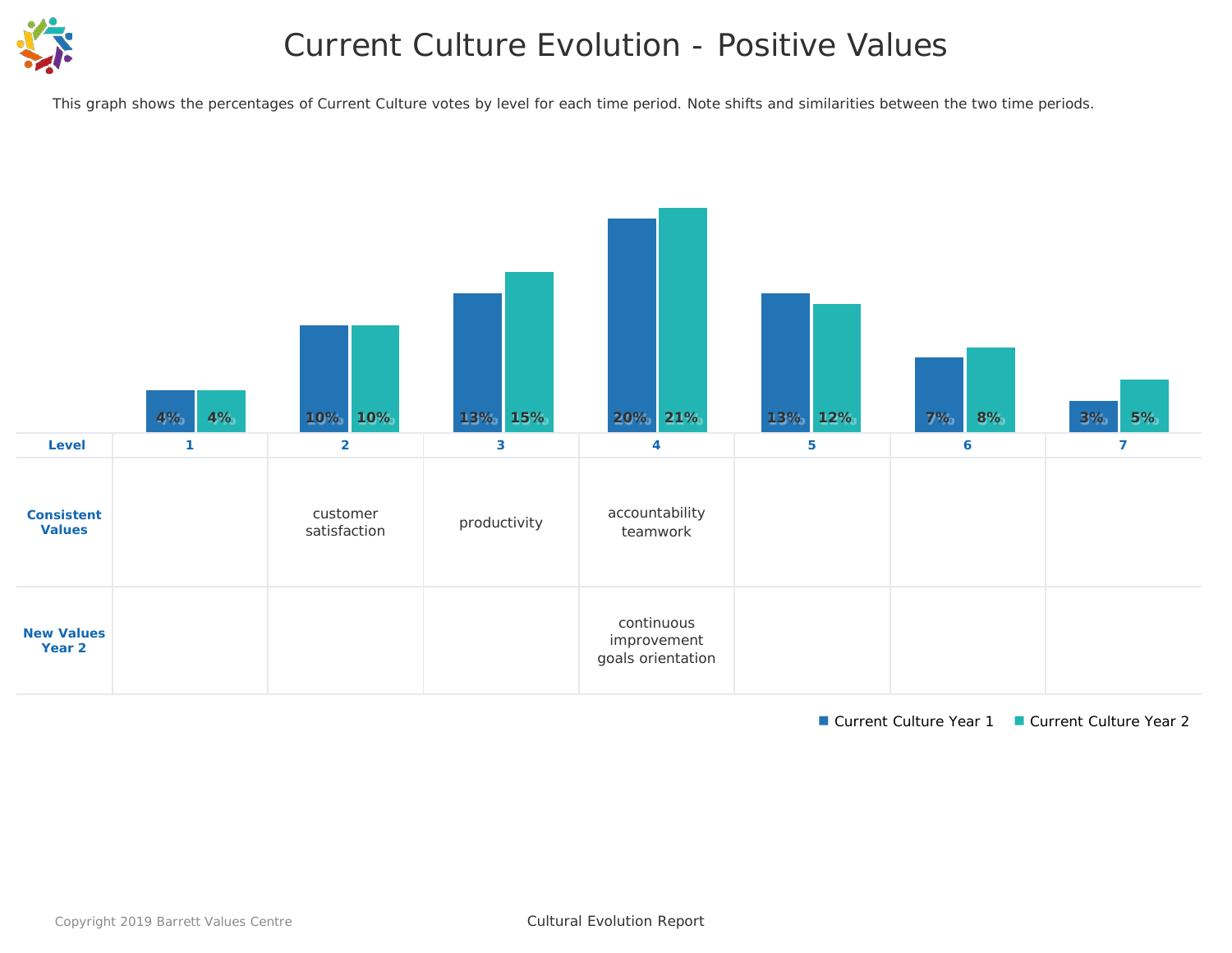

## Cultural Entropy Report

| <b>Level</b>            | <b>Potentially Limiting Values %</b> | <b>Potentially Limiting Values</b><br><b>Current Culture Year 2</b>                                                                                                                                                                                              | % Votes Year 2                                                        | <b>Difference</b><br>from Year 1                                                                                                                                                                                                                                                       |
|-------------------------|--------------------------------------|------------------------------------------------------------------------------------------------------------------------------------------------------------------------------------------------------------------------------------------------------------------|-----------------------------------------------------------------------|----------------------------------------------------------------------------------------------------------------------------------------------------------------------------------------------------------------------------------------------------------------------------------------|
| $\overline{\mathbf{3}}$ | Year 1<br>16%<br>Year 2<br>14%       | confusion (2990)<br>inconsistent (2700)<br>information withholding (2138)<br>indecisive (1752)<br>arrogance (1534)<br>bureaucracy (1517)<br>silo mentality (1371)<br>change resistance (988)<br>long hours (800)<br>status/ authority (547)<br>entitlement (276) | 26%<br>23%<br>18%<br>15%<br>13%<br>13%<br>12%<br>8%<br>7%<br>5%<br>2% | 1%<br>▲<br>2%<br>$\overline{\mathbf{v}}$<br>1%<br>$\blacktriangledown$<br>2%<br>$\overline{\mathbf{v}}$<br>3%<br>$\blacktriangledown$<br>2%<br>$\overline{\mathbf{v}}$<br>0%<br>3%<br>$\blacktriangledown$<br>2%<br>$\blacktriangledown$<br>1%<br>$\overline{\mathbf{v}}$<br>New Value |
| $\overline{2}$          | 6%<br>Year 1<br>Year 2<br>4%         | blame (1494)<br>empire building (1010)<br>internal competition (931)<br>abusive (897)<br>racial discrimination (737)                                                                                                                                             | 13%<br>9%<br>8%<br>8%<br>6%                                           | 3%<br>$\overline{\mathbf{v}}$<br>0%<br>0%<br>4%<br>$\blacktriangledown$<br>2%<br>$\blacktriangledown$                                                                                                                                                                                  |
| 1                       | Year 1<br>8%<br>7%<br>Year 2         | cost reduction (3240)<br>job insecurity (2495)<br>over-control (1617)<br>short-term focus (1047)                                                                                                                                                                 | 28%<br>21%<br>14%<br>9%                                               | 4%<br>$\overline{\mathbf{v}}$<br>2%<br>$\blacktriangledown$<br>2%<br>$\overline{\mathbf{v}}$<br>2%<br>$\overline{\mathbf{v}}$                                                                                                                                                          |
| <b>Total %</b>          | Year 1: 30%<br>Year 2: 25%           | This level of Cultural Entropy score reflects significant issues requiring cultural and<br>structural transformation and leadership coaching.                                                                                                                    |                                                                       |                                                                                                                                                                                                                                                                                        |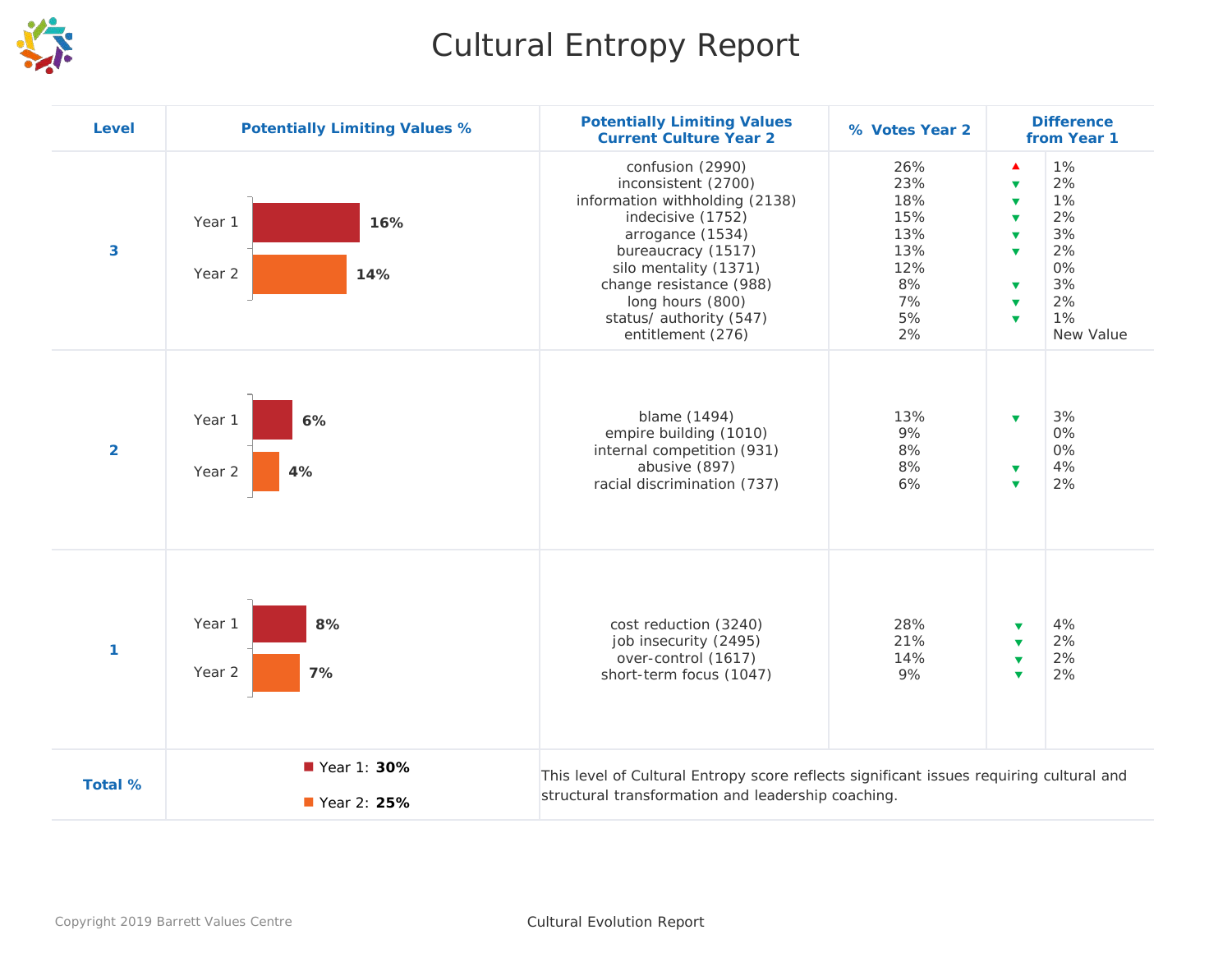

## Evolution of Values Jumps

*This table shows the values receiving the greatest increase in votes from Current to Desired Culture within each time period.*

| <b>Value</b>                        | Year 1 | Year 2 | DC Year 1    | DC Year 2    |
|-------------------------------------|--------|--------|--------------|--------------|
| accountability                      | 24%    | 25%    | $\checkmark$ | $\sqrt{}$    |
| career development                  | 21%    | 18%    | $\checkmark$ | $\checkmark$ |
| honesty                             | 26%    | 18%    | $\sqrt{}$    | $\checkmark$ |
| job security                        | 19%    | 17%    | $\checkmark$ | $\checkmark$ |
| leadership effectiveness            | 16%    | 16%    | $\checkmark$ | $\checkmark$ |
| employee recognition                | 13%    | 12%    |              |              |
| employee satisfaction               | 12%    | 12%    |              |              |
| open communication                  | 11%    | 10%    |              |              |
| coaching/ mentoring                 | 10%    | 10%    |              |              |
| continuous learning and development | 10%    | 9%     |              |              |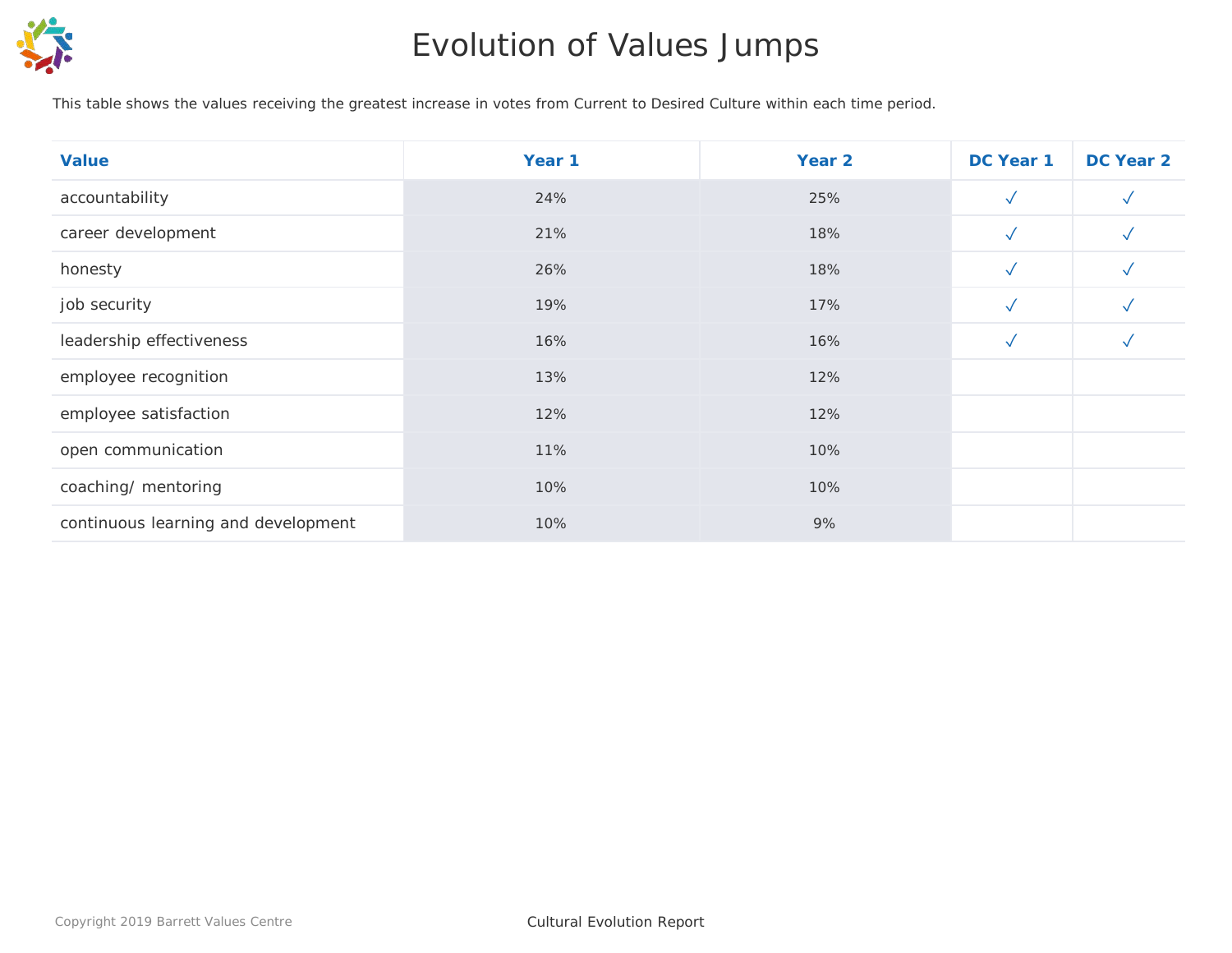

## Desired Culture Evolution

*The graph highlights by level where people would like to see more focus. The table compares the previous time period's values requests with the most recent Personal, Current and Desired Culture values.*



■ Desired Culture Year 1 ■ Personal Values Year 2 ■ Current Culture Year 2 ■ Desired Culture Year 2

Values in **black bold** are repeating requests that remain unsatisfied in the current results. Values in **blue bold** have successfully become key values in the Current Culture.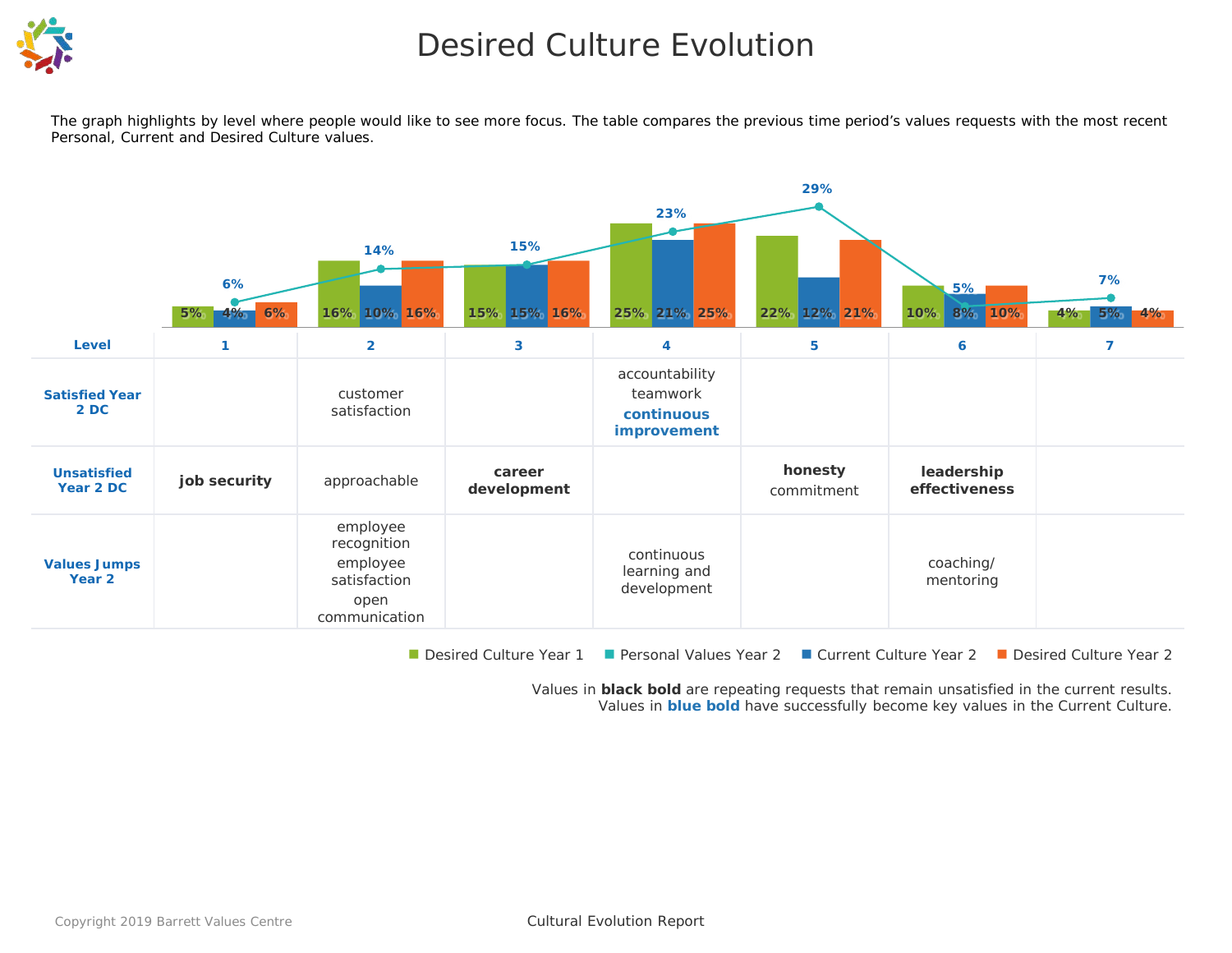

## Business Needs Scorecard (BNS)



Societal Contribution

|                                                               |                    |                                  | <b>External</b>                        | <b>Evolution</b>                                          |                                          | <b>Societal</b>                |                              |                     |
|---------------------------------------------------------------|--------------------|----------------------------------|----------------------------------------|-----------------------------------------------------------|------------------------------------------|--------------------------------|------------------------------|---------------------|
|                                                               | <b>Finance</b>     | <b>Fitness</b>                   | <b>Stakeholder</b><br><b>Relations</b> |                                                           | Trust/Engagement                         | Direction/<br>Communication    | Supportive<br>Environment    | <b>Contribution</b> |
| <b>Current</b><br><b>Culture</b><br>Year <sub>1</sub><br>only |                    |                                  |                                        |                                                           | commitment                               | information<br>withholding (L) |                              |                     |
| Year <sub>1</sub><br>$\mathbf{z}$<br>Year 2                   | cost reduction (L) | inconsistent (L)<br>productivity | customer<br>satisfaction               |                                                           | accountability<br>teamwork               | confusion (L)                  | job insecurity (L)           |                     |
| <b>Current</b><br><b>Culture</b><br>Year 2<br>only            |                    |                                  |                                        | continuous<br><i>improvement</i>                          |                                          | goals orientation              |                              |                     |
| <b>Desired</b><br><b>Culture</b><br>Year 2                    |                    | leadership<br>effectiveness      | customer<br>satisfaction               | career<br>development<br>continuous<br><i>improvement</i> | accountability<br>commitment<br>teamwork | honesty                        | approachable<br>job security |                     |

**Values Matches Current and Desired Culture Year 2**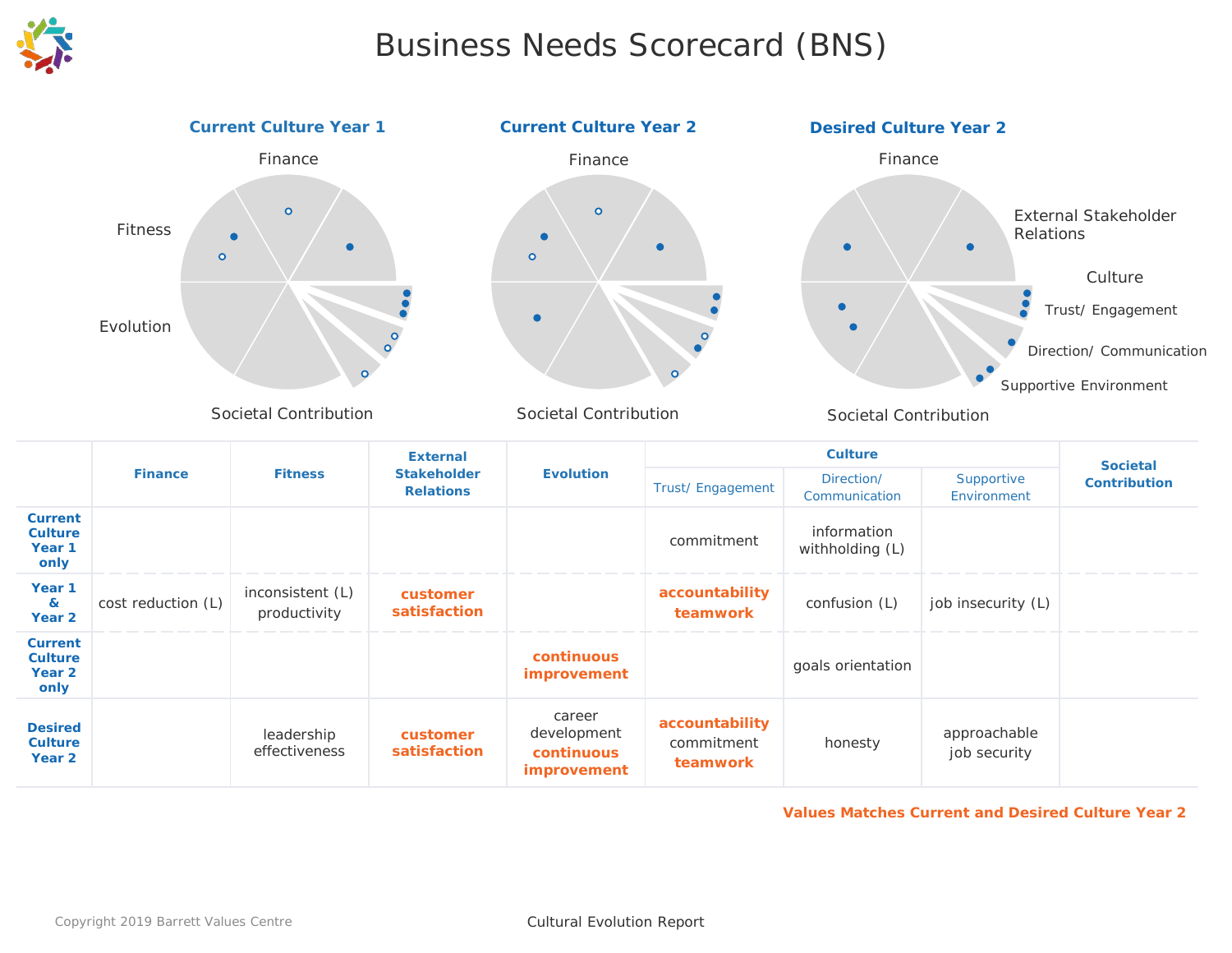

## BNS Values Distribution

*This diagram shows the percentage of all values across the BNS areas. The table indicates the top Desired Culture values and Values Jumps in the areas where more focus is requested, and all the potentially limiting values.*



■ Current Culture Year 2 ■ Cultural Entropy Year 2 ■ Desired Culture Year 2

Values in **black bold** are repeating requests that remain unsatisfied in the current results. Values in **blue bold** have successfully become key values in the Current Culture.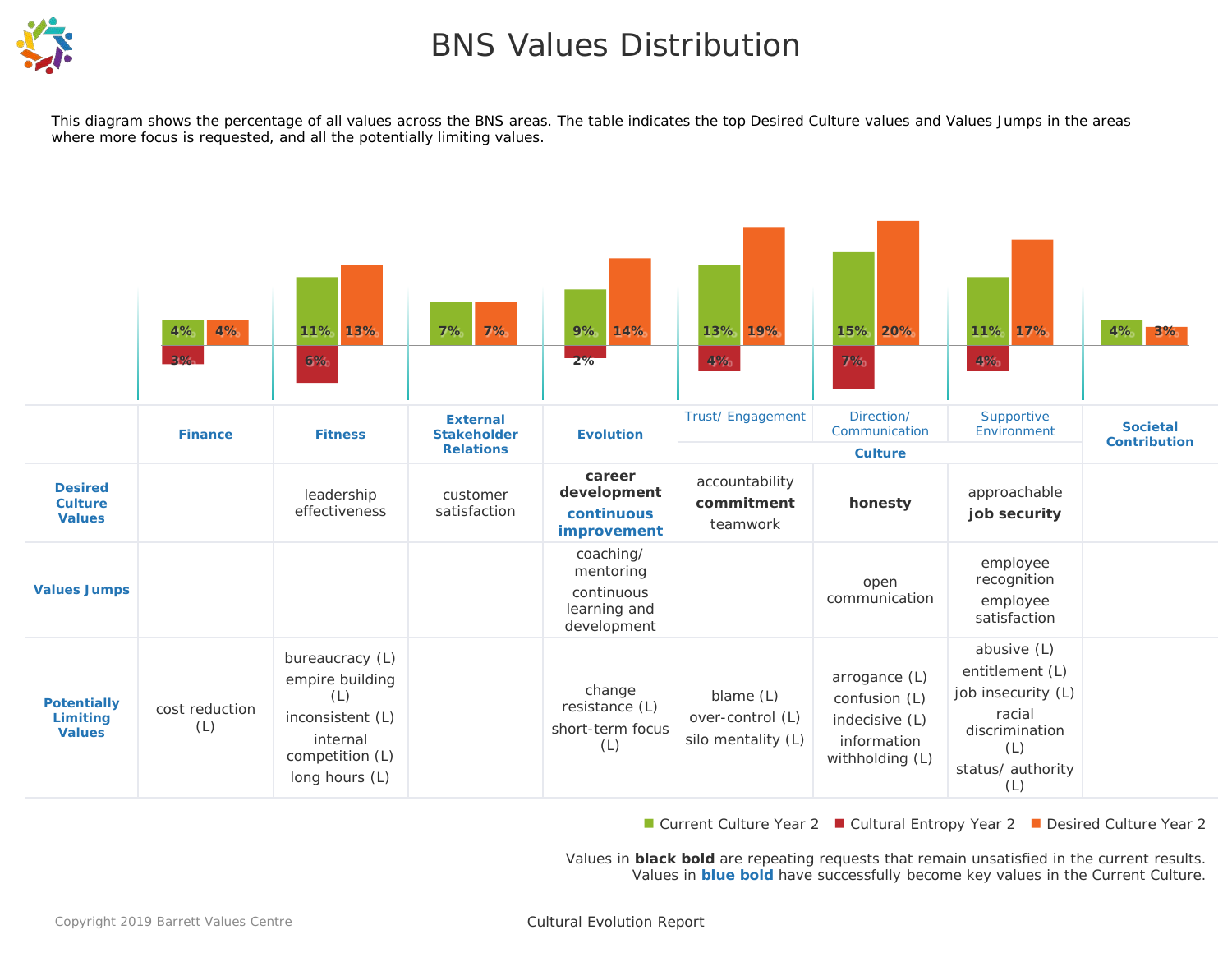

## Personal Values Matches and New Requests

|                           | <b>Personal Values Year 1</b>               | <b>Personal Values Year 2</b>                                         |  |  |
|---------------------------|---------------------------------------------|-----------------------------------------------------------------------|--|--|
|                           | 1000<br>IRS (P) = $6-4-0$   IRS (L) = 0-0-0 | 1000<br>$\bullet$<br>$\bullet$<br>IRS (P) = $5-5-0$   IRS (L) = 0-0-0 |  |  |
|                           |                                             | accountability<br>caring                                              |  |  |
|                           |                                             | commitment                                                            |  |  |
|                           | honesty                                     |                                                                       |  |  |
| <b>Consistent Values</b>  | performance                                 |                                                                       |  |  |
|                           |                                             | positive attitude                                                     |  |  |
|                           |                                             | respect                                                               |  |  |
|                           |                                             | responsibility                                                        |  |  |
|                           |                                             | trustworthy                                                           |  |  |
| <b>Values Differences</b> | integrity                                   | family                                                                |  |  |
|                           |                                             | Values Matches PV-CC Year 1: 2                                        |  |  |
|                           |                                             | <b>Values Matches PV-CC Year 2: 1</b>                                 |  |  |
| <b>New Requests</b>       |                                             | commitment                                                            |  |  |
|                           | honesty                                     | honesty                                                               |  |  |
|                           |                                             | New Requests PV-DC Year 1: 1                                          |  |  |
|                           |                                             | New Requests PV-DC Year 2: 2                                          |  |  |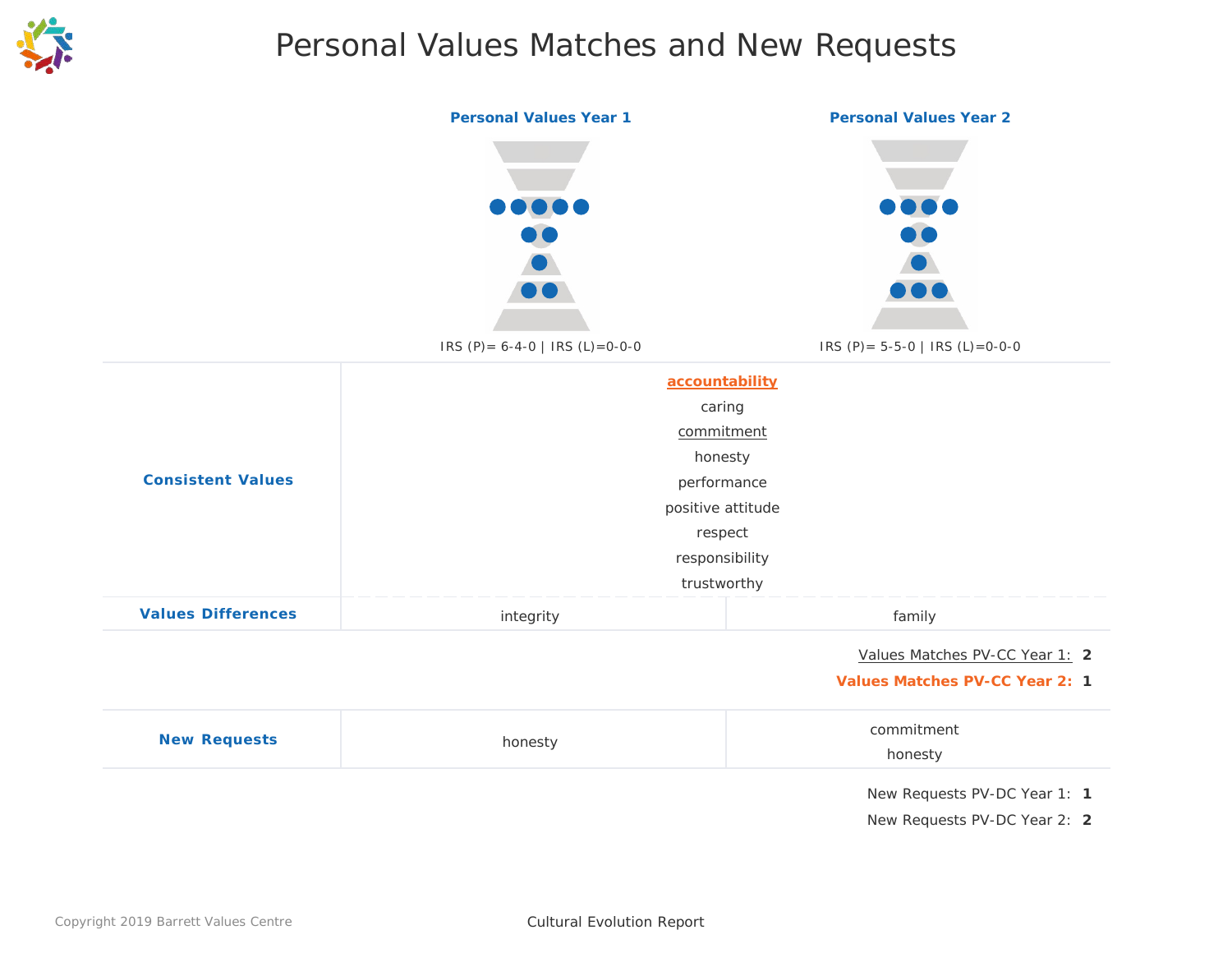

# Evolution Plots Example Year 2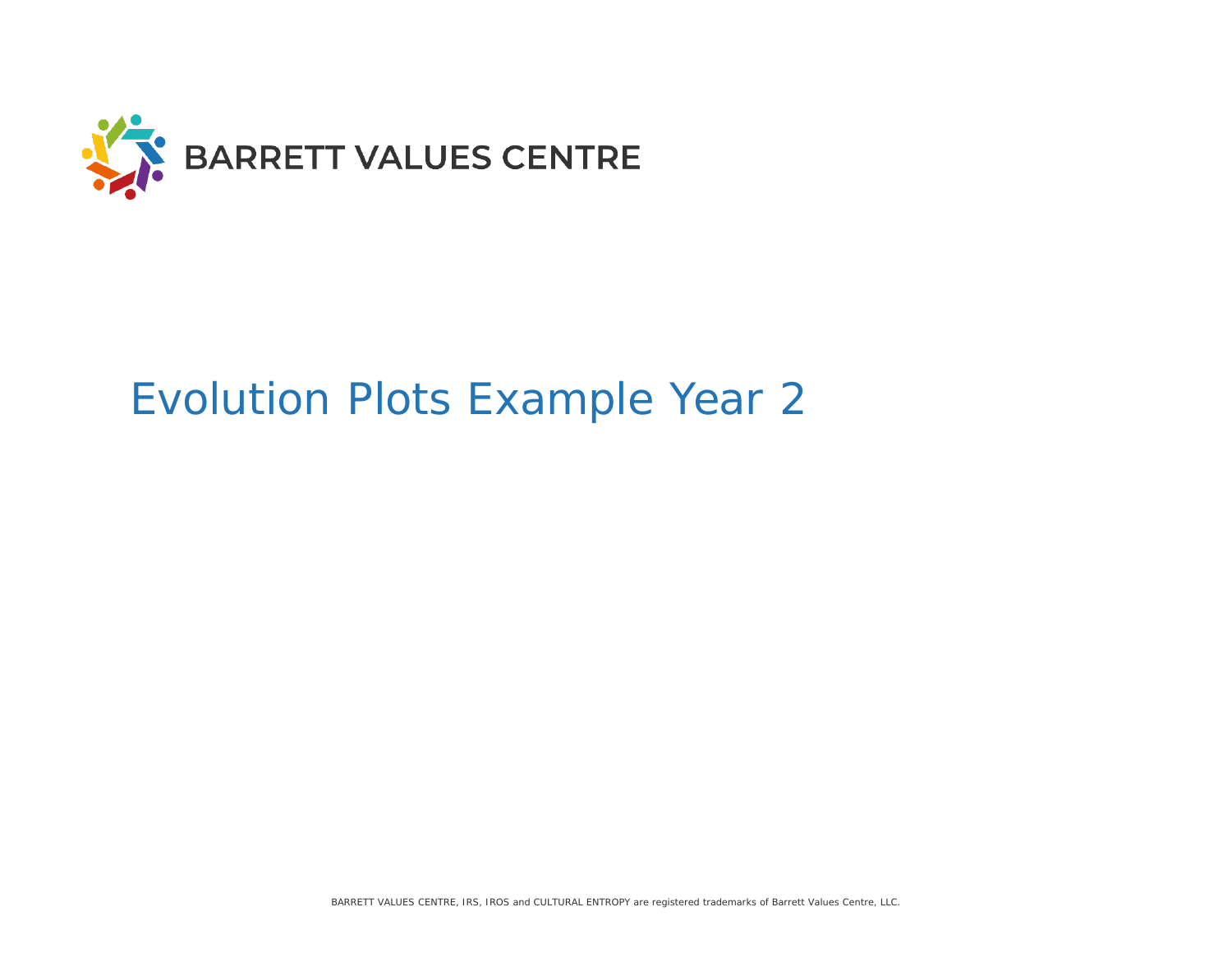## Overall Group (11642)



| <b>Personal Values (PV)</b><br><b>Level</b>        |                                                                                                  |           | <b>Current Culture Values (CC)</b>                          |           | <b>Desired Culture Values (DC)</b>                                             |             |  |
|----------------------------------------------------|--------------------------------------------------------------------------------------------------|-----------|-------------------------------------------------------------|-----------|--------------------------------------------------------------------------------|-------------|--|
| $\overline{7}$                                     |                                                                                                  |           |                                                             |           |                                                                                |             |  |
| 6                                                  |                                                                                                  |           |                                                             |           |                                                                                |             |  |
| 5                                                  | DOC                                                                                              |           |                                                             |           |                                                                                |             |  |
| 4                                                  |                                                                                                  |           |                                                             |           |                                                                                |             |  |
| 3                                                  |                                                                                                  |           | $\bullet$ 00                                                |           |                                                                                |             |  |
| $\overline{2}$                                     |                                                                                                  |           |                                                             |           |                                                                                |             |  |
| $\mathbf{1}$                                       |                                                                                                  |           | OC                                                          |           |                                                                                |             |  |
|                                                    | IRS $(P) = 5 - 5 - 0$ IRS $(L) = 0 - 0 - 0$                                                      |           | IROS (P)=0-2-4-0 IROS (L)=1-0-3-0                           |           | IROS (P) = 2-3-5-0 IROS (L) = 0-0-0-0                                          |             |  |
|                                                    | honesty                                                                                          | 8002 5(1) | customer satisfaction                                       | 3736 2(O) | accountability                                                                 | 5770 4(R)   |  |
| <b>Matches</b>                                     | accountability                                                                                   | 7861 4(R) | cost reduction (L)                                          | 3240 1(O) | customer satisfaction                                                          | 4319 2(O)   |  |
| <b>PV - CC 1</b>                                   | respect                                                                                          | 5272 2(R) | teamwork                                                    | 3153 4(R) | honesty                                                                        | 3939 5(I)   |  |
| $CC - DC 4$                                        | commitment                                                                                       | 4909 5(I) | productivity                                                | 3003 3(O) | teamwork                                                                       | 3473 4(R)   |  |
| $PV - DC$ 2                                        | responsibility                                                                                   | 4001 4(I) | confusion (L)                                               | 2990 3(0) | career development                                                             | 3403 3(O)   |  |
| new requests                                       | trustworthy                                                                                      | 3559 5(R) | accountability                                              | 2899 4(R) | continuous improvement                                                         | 3233 4(O)   |  |
|                                                    | positive attitude                                                                                | 3459 5(I) | goals orientation                                           | 2758 4(0) | commitment                                                                     | $3114$ 5(I) |  |
| <b>Cultural Entropy:</b><br><b>Current Culture</b> | caring                                                                                           | 3018 2(R) | inconsistent (L)                                            | 2700 3(I) | job security                                                                   | 2953 1(0)   |  |
| 25%                                                | performance                                                                                      | 2872 3(I) | job insecurity (L)                                          | 2495 1(0) | leadership effectiveness                                                       | 2743 6(0)   |  |
|                                                    | family                                                                                           | 2857 2(R) | continuous improvement                                      | 2461 4(0) | approachable                                                                   | 2604 2(R)   |  |
|                                                    |                                                                                                  |           |                                                             |           |                                                                                |             |  |
|                                                    |                                                                                                  |           |                                                             |           |                                                                                |             |  |
|                                                    |                                                                                                  |           |                                                             |           |                                                                                |             |  |
|                                                    |                                                                                                  |           |                                                             |           |                                                                                |             |  |
|                                                    | Black Underline = $PV$ & CC<br>$Orange = PV$ , CC & DC<br>$Orange = CC & DC$<br>$Blue = PV & DC$ |           | $P = Positive$<br>$L =$ Potentially Limiting (white circle) |           | $I =$ Individual<br>$R = Relationship$<br>$O = Organisational$<br>$S = Social$ |             |  |